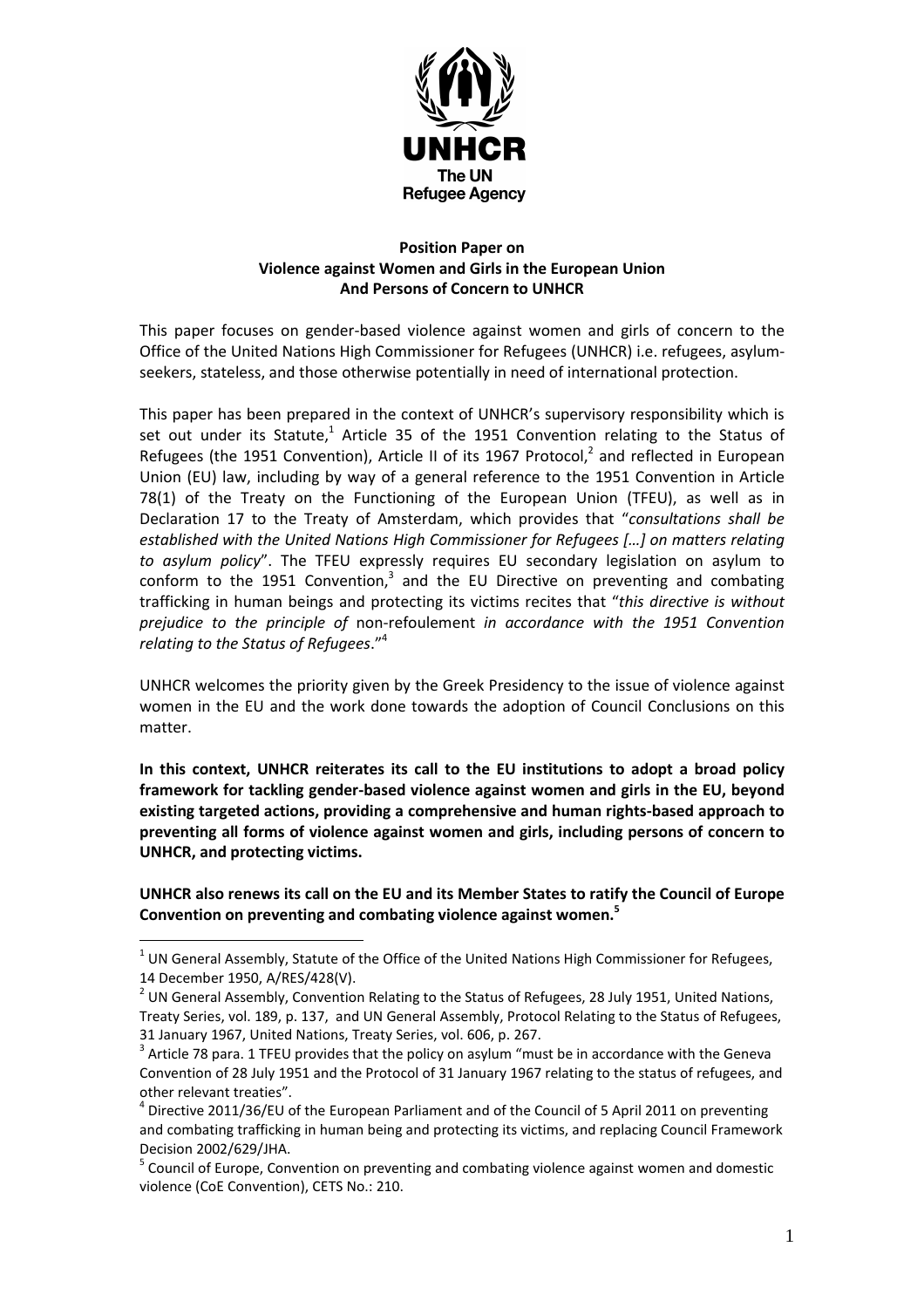## • Definition of violence against women and girls

 $\overline{a}$ 

The UN General Assembly has provided a broad and gender-based definition of violence against women and girls encompassing all forms of violence.<sup>6</sup> Likewise, the Council of Europe Convention on preventing and combating violence against women and domestic violence provides a similar definition.<sup>7</sup>

UNHCR also highlights the need to make it clear that violence against women covers not only adult women but also girls below 18 years of age. This reflects standards for protection of children under the Convention on the Rights of the Child and the CoE Convention.<sup>8</sup>

• Persons of Concern to UNHCR and violence against women in the European Union While much focus has been given to women's experiences of violence, less has been done on asylum-seeking and refugee women and girls. Forced displacement weakens existing community and family protection mechanisms, and exposes refugee women and girls to the risk of a range of human rights violations, including violence.

Like other women, much of the violence and discrimination experienced by refugee and stateless women and girls takes place in their homes. In addition though, forced displacement and exile bring about changes in gender roles that may lead to new and/or renewed domestic violence in refugee families, and those women and girls whose legal status depends on that of their spouses or fathers/guardians find themselves in a situation of greater vulnerability when facing violence in the family.

 $^6$  UNGA, Declaration on the Elimination of Violence against Women, 85<sup>th</sup> Plenary Meeting, 20 December 1993, Geneva (Resolution 48/104\) and reiterated in the Beijing Declaration and Platform for Action adopted at the 16th plenary meeting, on 15 September 1995: "The term "violence against women" means any act of gender-based violence that results in, or is likely to result in, physical, sexual or psychological harm or suffering to women, including threats of such acts, coercion or arbitrary deprivation of liberty, whether occurring in public or private life. Accordingly, violence against women encompasses but is not limited to the following: (a) Physical, sexual and psychological violence occurring in the family, including battering, sexual abuse of female children in the household, dowry-related violence, marital rape, female genital mutilation and other traditional practices harmful to women, non-spousal violence and violence related to exploitation; (b) Physical, sexual and psychological violence occurring within the general community, including rape, sexual abuse, sexual harassment and intimidation at work, in educational institutions and elsewhere, trafficking in women and forced prostitution; (c) Physical, sexual and psychological violence perpetrated or condoned by the State, wherever it occurs […] Acts of violence against women also include forced sterilization and forced abortion, coercive/forced use of contraceptives, female infanticide and prenatal sex selection."  $7$  CoE Convention, Art. 3 – Definitions: "For the purpose of this Convention:

a. "violence against women" is understood as a violation of human rights and a form of discrimination against women and shall mean all acts of gender-based violence that result in, or are likely to result in, physical, sexual, psychological or economic harm or suffering to women, including threats of such acts, coercion or arbitrary deprivation of liberty, whether occurring in public or in private life;

b. "domestic violence" shall mean all acts of physical, sexual, psychological or economic violence that occur within the family or domestic unit or between former or current spouses or partners, whether or not the perpetrator shares or has shared the same residence with the victim;

c. "gender" shall mean the socially constructed roles, behaviours, activities and attributes that a given society considers appropriate for women and men;

d. "gender-based violence against women" shall mean violence that is directed against a woman because she is a woman or that affects women disproportionately."

 $^8$  CoE Convention, Art. 3(f): ""women" includes girls under the age of 18."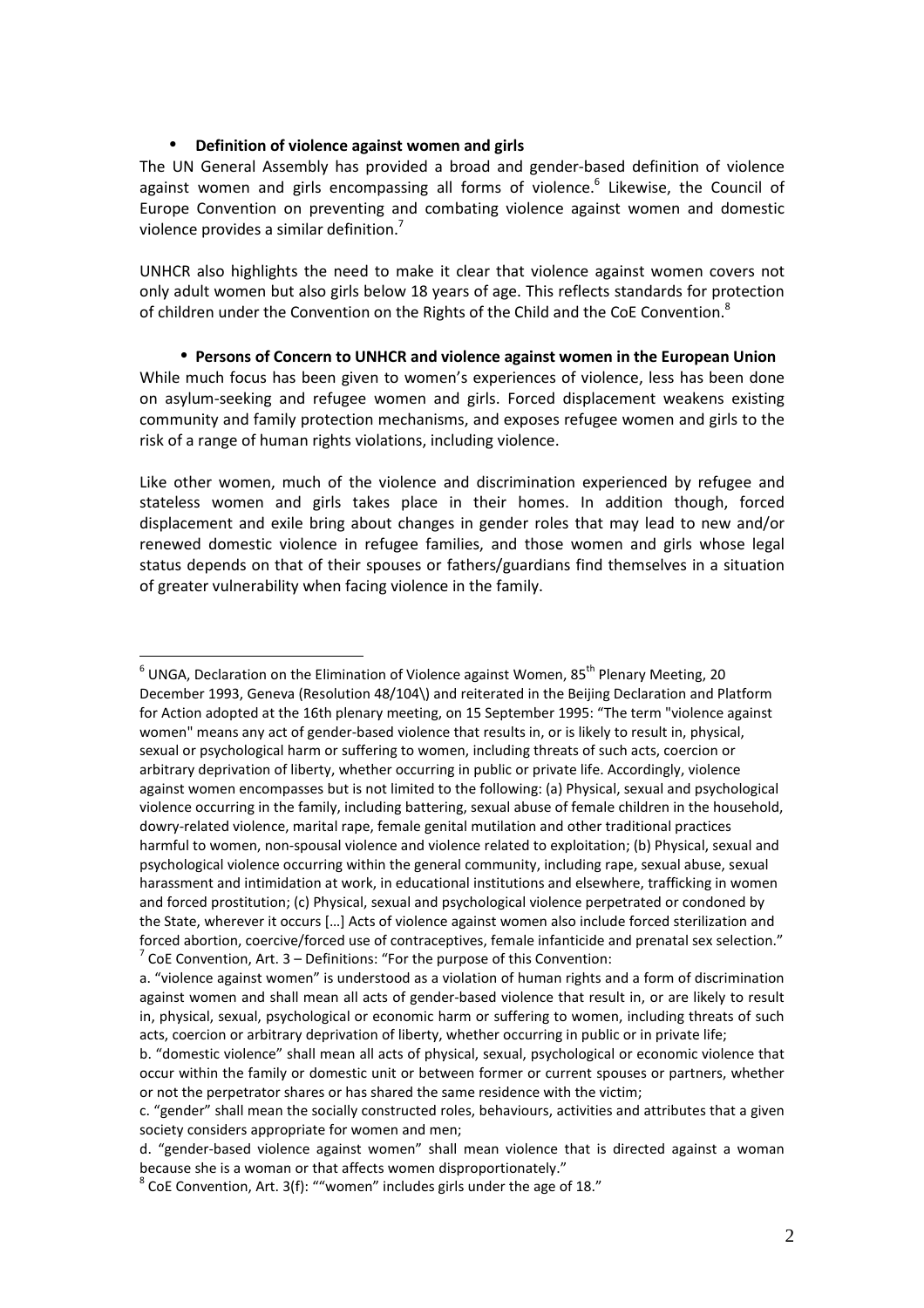In a Dialogue with refugee women in Finland, they raised domestic violence as the single most important issue facing all refugee communities. They told UNHCR about the impact of domestic violence, and the factors which contribute to it, in particular men's feeling of losing their status in exile. $9$ 

In addition to domestic violence, refugee women and girls may experience more specific and less common forms of gender-based violence, including female genital mutilation, forced marriages or crimes of 'honour' at the hands of their families and/or communities. Likewise, when accommodated in detention facilities or reception centres with limited privacy and close proximity to strangers, these women and girls are at heightened risk of becoming victims of violence at the hands of others accommodated in the same facilities, in particular when they are considered by members of their own communities not to conform with gender norms.

Away from their support networks, and often in crisis situations, women forced to move may be even more vulnerable to various forms of violence by smugglers, detention facility personnel, border guards, police officers, asylum officials, and reception centre staff. These often hold the future of these women and girls in their hands.

In their flight, refugee women and girls often have to rely on smugglers, who may be closely related to traffickers, with both preying on the vulnerabilities of people seeking international protection. In addition trafficked women may be unable to return to their countries of origin for fear of further human rights violations. They may fear re-victimization at the hands of traffickers, risk being re-trafficked, or being stigmatized for their participation in sex work, albeit involuntary, which may amount to persecution.

Likewise, stateless women and girls may find themselves in a situation of heightened vulnerability. Statelessness, by its very nature, severely restricts access to basic identity and to documents that nationals normally possess, including travel documents. In addition, due to a lack of adequate identification and protection mechanisms for stateless persons, stateless women and girls face difficulties regularizing their stay in the EU, making them particularly vulnerable to exploitation and abuse, including trafficking, forced labour and sexual exploitation, or repeat or prolonged detention.

• Recognizing the specific vulnerabilities of women and girls of concern to UNHCR UNHCR notes with satisfaction that the specific vulnerabilities of some groups of women and girls, including those of concern to UNHCR, have been noted in policy and law in Europe.

The Council Conclusion on Combating Violence Against Women, and the Provision of Support Services for Victims of Domestic Violence has called for "special attention to the interests and difficulties of all women and girls in vulnerable situations and facing multiple discrimination so as to ensure that protection against violence and support for its victims reaches all parts of society, including marginalised groups."<sup>10</sup>

Likewise, the 2014 European Parliament Resolution on violence against women notes that "due to factors such as race, ethnicity, religion or belief, health, civil status, housing, migration status, age, disability, class, sexual orientation and gender identity, women may

 $^9$  UNHCR, Protectors, Providers, Survivors: A Dialogue with Refugee Women In Finland, October 2011,  $p.28.$ 

<sup>10</sup> Council of the European Union, Council conclusions on Combating Violence Against Women, and the Provision of Support Services for Victims of Domestic Violence, 6 December 2012, para. 36.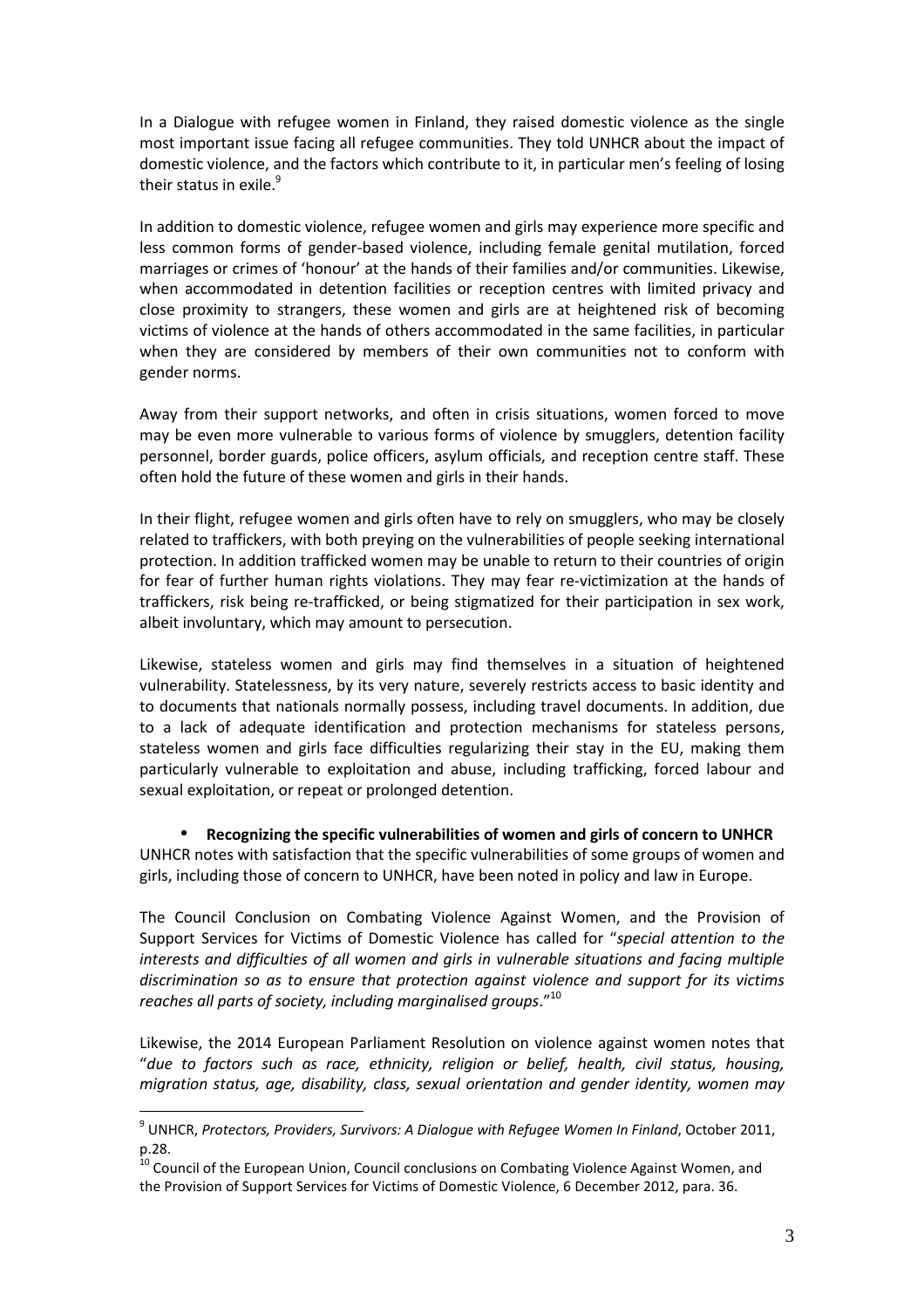have special needs and be more vulnerable to multiple discriminations." The Resolution calls for a strategy that "should devote particular attention to vulnerable groups such as older persons, people with disabilities, immigrants and LGBT (lesbian, gay, bisexual and transgender) persons."<sup>11</sup>

As for the Directive on the rights of victims of crime, it requires that "victims who have suffered considerable harm due to the severity of the crime; victims who have suffered a crime committed with a bias or discriminatory motive which could, in particular, be related to their personal characteristics; victims whose relationship to and dependence on the offender make them particularly vulnerable" be duly considered in the context of an individual assessment.<sup>12</sup>

The EU asylum *acquis* in turn recognizes that acts of sexual violence qualify as acts of persecution and so do acts of a gender- and child-specific nature.<sup>13</sup> The Recast EU Qualification Directive requires Member States to "take into account the specific situation of vulnerable persons such as victims of human trafficking, […] and persons who have been subjected to rape or other serious forms of psychological, physical or sexual violence" when implementing the provisions relating to the content of international protection.<sup>14</sup> The EU Qualification Directive specifically mentions FGM in its Recital 30. The EU thus has a responsibility to ensure that Article 18 and Article 19 (2) of the European Union Charter of Fundamental Rights are upheld with regards women and girls in need of international protection for because of gender-based violence.

The specific vulnerability of persons who have been subjected to rape or other serious forms of psychological, physical or sexual violence, such as victims of female genital mutilation, as well as victims of trafficking, is also recognised in the EU Reception Conditions Directive  $(Recast)<sup>15</sup>$  which makes an assessment of such vulnerabilities in the asylum reception system mandatory.<sup>16</sup> The Directive also requires Member States to "take appropriate measures to prevent assault and gender based violence including sexual assault and harassment, within the premises and accommodation centres."<sup>17</sup> Annex 1 of the Recast Directive further stipulates that the information Member States are required to submit as part of their reporting requirements includes "the different steps for the identification of persons with special reception needs, including the moment when it is triggered and its consequences in relation to addressing such needs, in particular for victims of rape or other serious forms of psychological, physical or sexual violence and victims of human trafficking."

 $11$  European Parliament, Resolution of 25 February 2014 with recommendations to the Commission on combating Violence Against Women (2013/2004(INL)), para AA and 5.

 $12$  Directive 2012/29/EU of the European Parliament and of the Council establishing minimum standards on the rights, support and protection of victims of crime, and replacing Council Framework Decision 2001/220/JHA (Directive on the rights of victims of crime), 25 October 2012, Art.22(3).

<sup>&</sup>lt;sup>13</sup> Directive 2011/95/EU of the European Parliament and of the Council on standards for the qualification of third-country nationals or stateless persons as beneficiaries of international protection, for a uniform status for refugees or for persons eligible for subsidiary protection, and for the content of the protection granted (recast) (Recast EU Qualification Directive), 13 December 2011, Art.9(2)(a) and (f).

 $14$  EU Qualification Directive (Recast), Art.20(3).

<sup>&</sup>lt;sup>15</sup> Directive 2013/33/EU of the European Parliament and of the Council of 26 June 2013 laying down standards for the reception of applicants for international protection (recast) (Recast EU Reception Conditions Directive), Art.21(1).

<sup>&</sup>lt;sup>16</sup> EU Reception Conditions Directive (Recast), Art.22(1).

 $17$  EU Reception Conditions Directive (Recast), Art. 18(4).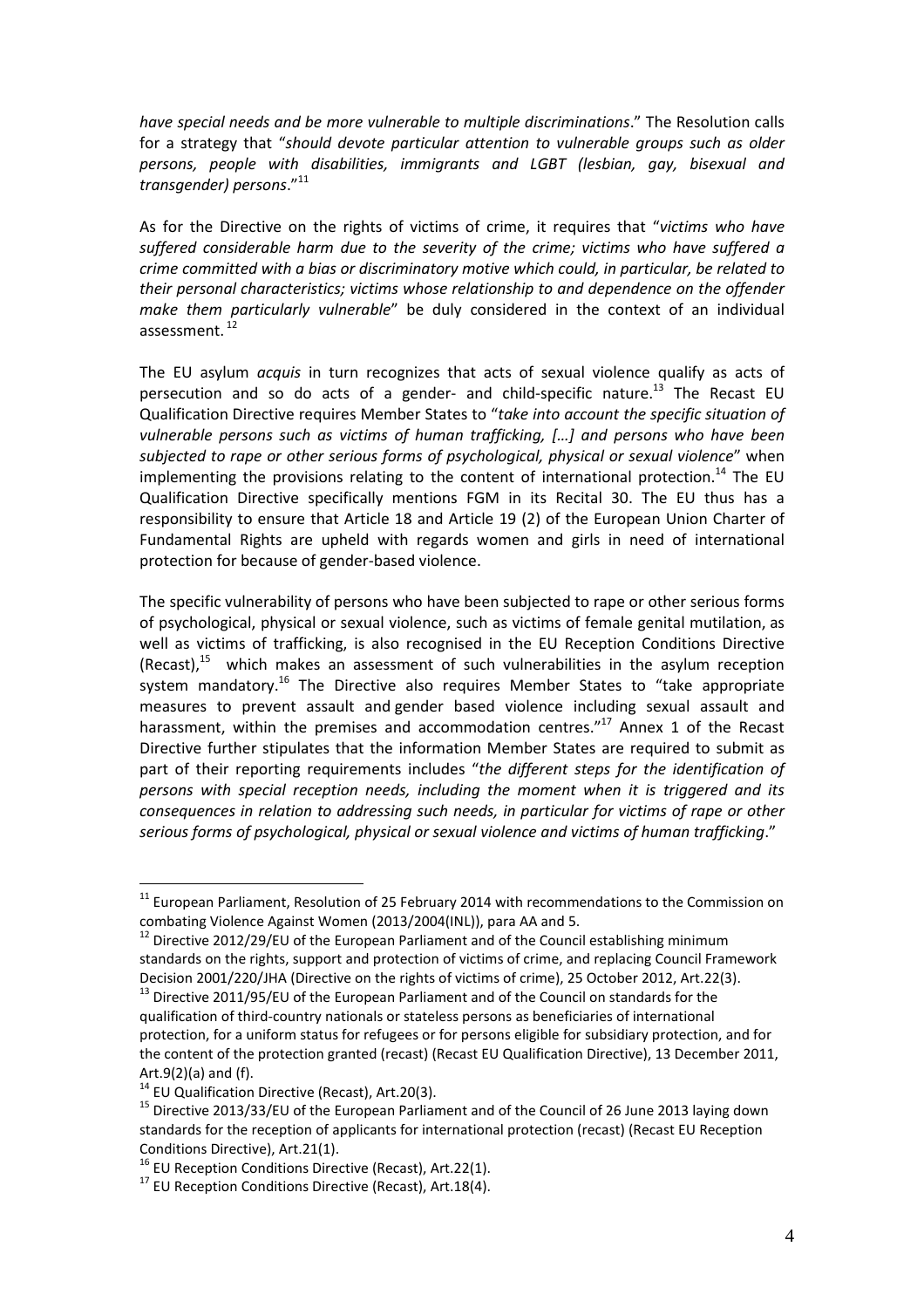Lastly, the EU Asylum Procedures Directive (Recast) requires that the examination of asylum applications be gender-sensitive. Officials interviewing asylum applicants must be competent to take account of the applicant's vulnerability,<sup>18</sup> and wherever possible, of the same sex as the applicant if requested.<sup>19</sup> The same Directive states that certain applicants may be in need of special procedural guarantees due i.a. to their age, gender, sexual orientation, gender identity, or as a consequence of rape or other serious forms of psychological, physical or sexual violence."<sup>20</sup>

As for the CoE Convention, it has dedicated three articles to the specific situation of migrant and refugee women and girls. Its Explanatory Report states that "research has shown that fear of deportation or loss of residence status is a very powerful tool used by perpetrators to prevent victims of violence against women and domestic violence from seeking help from authorities or from separating from the perpetrator. The drafters considered it necessary to ensure that the risk of losing their residence status should not constitute an impediment to victims leaving an abusive and violent marriage or relationship."<sup>21</sup> In relation to Article 60 on gender-based asylum claims, the Explanatory Report goes on to say that "asylum law has long failed to address the difference between women and men in terms of why and how they experience persecution. This gender blindness in the establishment of refugee status and of international protection has resulted in situations where claims of women fleeing from gender-based violence have gone unrecognised. […] There is no doubt that rape and other forms of gender-related violence, such as female genital violence, dowry-related violence, serious domestic violence, or trafficking, are acts which have been used as forms of persecution, whether perpetrated by state or non-state actors." $^{22}$  In relation to Article 61, the Explanatory Report further notes that this provision "entails the obligation under international law for states to respect the principle of non-refoulement in relation to victims of gender-based violence who may fear persecution if returned." $^{23}$ 

UNHCR therefore encourages the Greek Presidency and Council to ensure that refugee and stateless women and girls are fully included in the Council Conclusions.

## • The way forward

 $\overline{a}$ 

The European Commission has the responsibility to monitor the implementation of the European Union asylum *acquis*. The European Commission should, in particular, make full use of the reporting requirement under the EU Reception Conditions Directive (Recast) to address the gap in data collection and knowledge on gender-based violence in EU asylum reception systems.

Likewise, the European Asylum Support Office (EASO) whose important role is regulated in EU Regulation 439/2010 could contribute to supporting Member States in establishing mechanisms for the prevention of and response to gender-based violence in asylum and detention centres, and sharing existing good practices in this area.<sup>24</sup> This would be in line

 $^{18}$  EU Directive 2013/32/EU of the European Parliament and of The Council of 26 June 2013 on common procedures for granting and withdrawing international protection (recast) (EU Asylum Procedures Directive(Recast)), Art.15(3)(a).

 $19$  EU Asylum Procedures Directive (Recast), Art.15(3)(b) and (c).

<sup>&</sup>lt;sup>20</sup> EU Asylum Procedures Directive (Recast), Recital 29 and Art.24(3).

 $21$  CoE Convention, Explanatory Report, Art. 59. Para. 301 and 302.

<sup>&</sup>lt;sup>22</sup> CoE Convention, Explanatory Report, Art. 60. Para. 310.

<sup>&</sup>lt;sup>23</sup> CoE Convention, Explanatory Report, Art. 60. Para. 321.

<sup>&</sup>lt;sup>24</sup> UNHCR, Sexual and Gender-Based Violence Against Refugees, Returnees and Internally Displaced Persons. Guidelines for Prevention and Response, May 2003.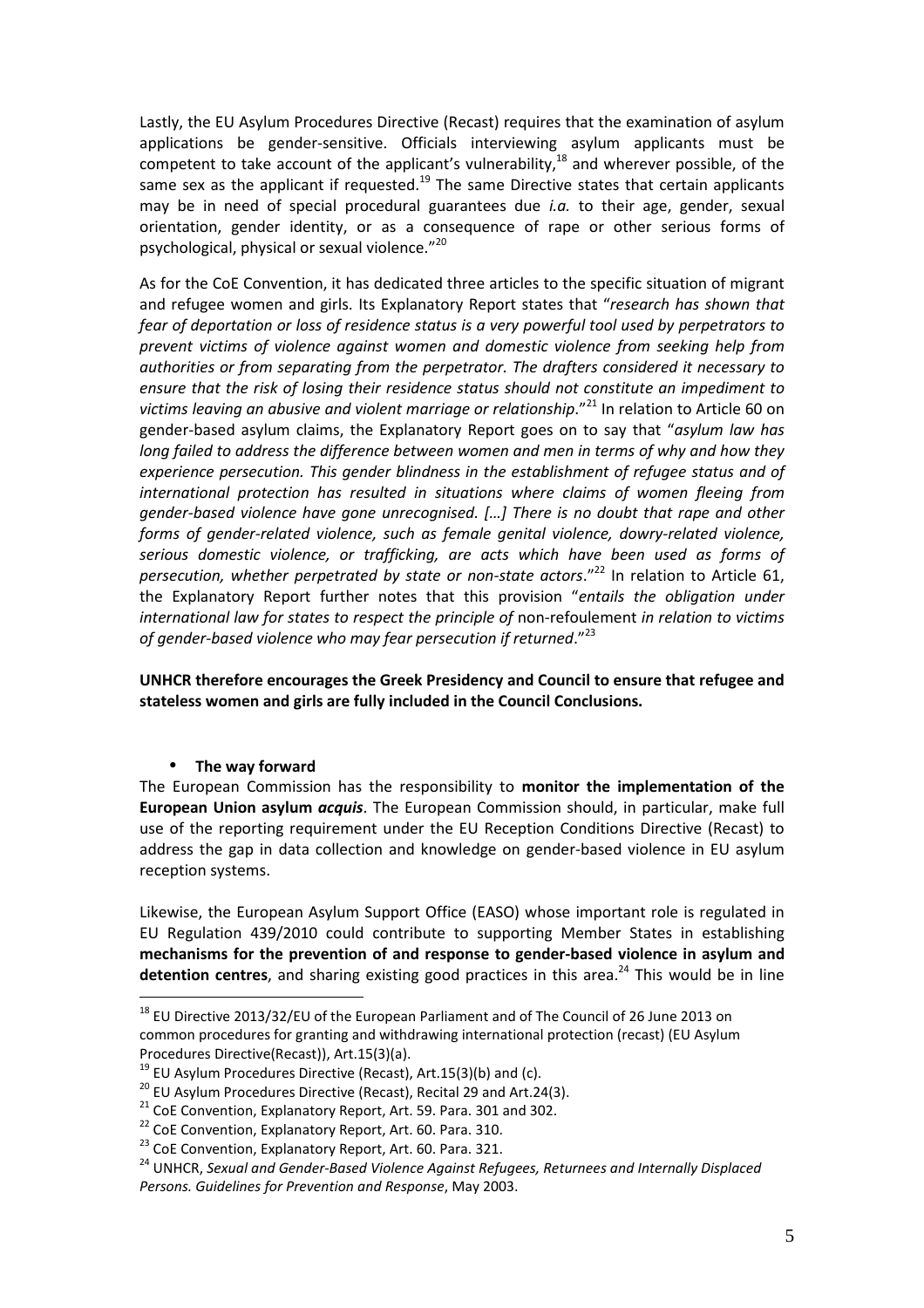with the requirement under the EU Directive on the rights of victims of crime which requires States to take appropriate action aimed at inter alia "raising awareness of the rights set out in this Directive, reducing the risk of victimisation, and minimising the risks of secondary and repeat victimisation, of intimidation and of retaliation, in particular by targeting groups at risk such victims of gender-based violence. Such action may include information and awareness raising campaigns".<sup>25</sup>

The training of all officials likely to come into contact with victims of gender-based violence is now a requirement of EU law.<sup>26</sup> These officials do include asylum staff in reception centres as well as decision-makers and interviewers. Training should aim, in particular, at avoiding secondary and repeat victimisation of survivors of gender-based violence in the asylum system.

To expel or return a girl or woman to a country where she could be subjected to genderbased violence may amount to a breach of state obligations under international human rights law, and specifically a breach of the **principle of non-refoulement**. The European Commission thus has a responsibility to ensure that Article 18 and Article 19 (2) of the European Union Charter of Fundamental Rights are upheld with regards women and girls at risk of gender-based violence.

In the context of the Common European Asylum System (CEAS), the Council has expressed the aim that "similar cases should be treated alike and result in the same outcome." $^{27}$ UNHCR welcomes the decision by EASO to develop a training module on gender and sexual orientation and to mainstream gender in its existing modules. Efforts must also be allocated to enhance the gender-sensitive nature of Country of Origin Information (COI) to support awareness of issues relating to gender-based violence in the countries of origin, and strengthen the capacity of the asylum authorities to adjudicate claims relating to such violence.

Refugee women and girls survivors of sexual and gender-based violence may be in particular need for resettlement. To ensure that EU Member States with refugee resettlement programmes make use of the criteria for vulnerable women and systematically include women and girls victims of violence in their annual resettlement quotas, the European Commission should encourage Member States to adopt such quotas, and support them in implementing integration strategies tailored to the specific needs of these vulnerable resettled refugees.

Social, linguistic, religious and cultural barriers may hinder the access of refugee women and girls to assistance and support services. Services for survivors of gender-based violence should therefore also be tailored to reach out to and address the specific needs of refugee and stateless women and girls. More generally speaking, integration programmes should further promote the rights of all refugees to live free of gender-based violence in their host communities, and the principle of gender equality in the EU.

In order to enable the voices of asylum-seeking, refugee and stateless women and girls to be heard, the European Union should systematically involve women's associations in consultations on the implementation of the strategy, including on the improvement of

 $25$  Directive on the rights of victims of crime, Art.26(2).

 $26$  Directive on the rights of victims of crime, Art.25 (1).

 $27$  European Council, The Stockholm Programme – An Open and Secure Europe Serving and Protecting Citizens, OJ C 115/1, 4 May 2010, section 6.2, Asylum: a common area of protection and solidarity.